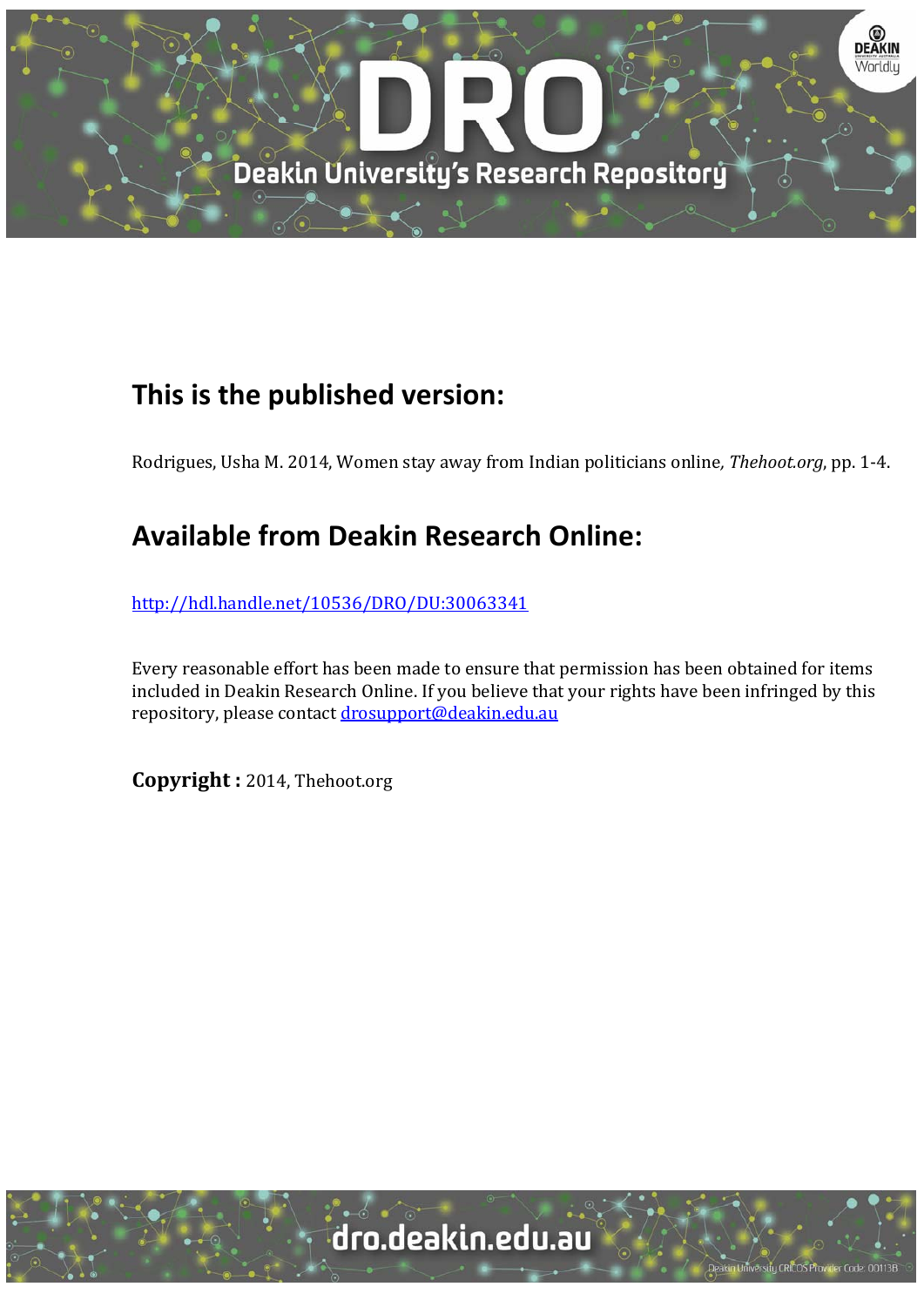

**Media And Gender** 

## Women stay away from Indian politicians online

**An analysis of some of the popular Twitter accounts of Indian politicians, political parties and journalists show that women voters do not follow them,** finds USHA M RODRIGUES

Posted/Updated Friday, May 09 10:36:16, 2014



Indian politicians and their parties boast hundreds of thousands, if not millions voters, but women voters stay away fro them. An analysis of some of the popul Twitter accounts of Indian politician political parties and some of the promine journalists show that Indian women vote do not follow them.

If the aim of Indian political parti contesting the 2014 General elections is reach their voters, then they are failing

attract women voters' attention with average gender division of followers f prominent political leaders and their three political parties (the Congress, BJP and AamAadmi Party) being around 70% male followers to 30% female followers.

The BJP prime ministerial candidate NarendraModi@NarendraModi has nearly 3.85 million followers in total, including 35% female and 65% male followers.

One of the early adopter of Twitter, Congress leader ShashiTharoor @shashitharoor-- has 2.15 million followers with 29% female and 71% male fans.

The AAP leader ArvindKejriwal's @arvindkejriwal Twitter account is followed by 25% female and 75% male followers out of the 1.7 million.

The Indian Congress Party Vice-President Rahul Gandhi's Twitter handle@RahulGandhi2020 has 55,000 followers with 27% femaleand 73% male twitter followers,while the Jammu & Kashmir Chief Minister Omar Abdullah @Abdullah\_Omar has 22% female and 78% male followers amongst a total of 490,800 followers, according to Twitter data analytics provided by Twrtland.com.

The Twitter handle for Prime Minister Manmohan Singh @PMOIndia has 1.2 million followers with 29% female and 71% male followers, whereas senior BJP leader SushmaSwaraj's twitter account @sushmaswarajbjp has 1.06 million followers with a gender ratio of 23% female to 77% male.

The three main parties at national level have also not been able to attract women voters to their 140-character messaging Twitter accounts. The AAP @AamAadmiParty has 654,000 followers with 8% female and 92% male fans; the Congress party @INCIndia with 173,000 has 24% female and 76% male followers; whereas the BJP @BJP4India with 467,000 followers has 15% female and 85% male following.

| <b>MORE MEDIA AND GENDER</b>                               |
|------------------------------------------------------------|
| Rape victim's identity: disclosure for<br>whom?            |
| Can we stop feeding the beast?                             |
| Guide to rape reporting                                    |
| TOI's foot-in-mouth rape coverage                          |
| Mumbai gangrape: reality check for<br>the mediaand society |
| Misogyny, media and Australian<br>elections                |
| The futility of myth making                                |
| Flawed portrayals demean women                             |
| Rape, reportage, and the TOI                               |
| Women, popular culture and                                 |
| violence: joining the dots                                 |

## **SUPPORT THE HOOT**





**Correspondent, Commodities, at Reuters** Correspondent, Commodities Job Description Reuters Bangalore needs an enthusiastic journalist for its Commodities desk. A strong understanding of the global com

**Multiple openings at Qatar Tribune**

Qatar Tribune, a Doha-based (Qatar) daily broadsheet newspaper has the following vacancies. 1 Chief copy editor (Business Section). Requirements: The ideal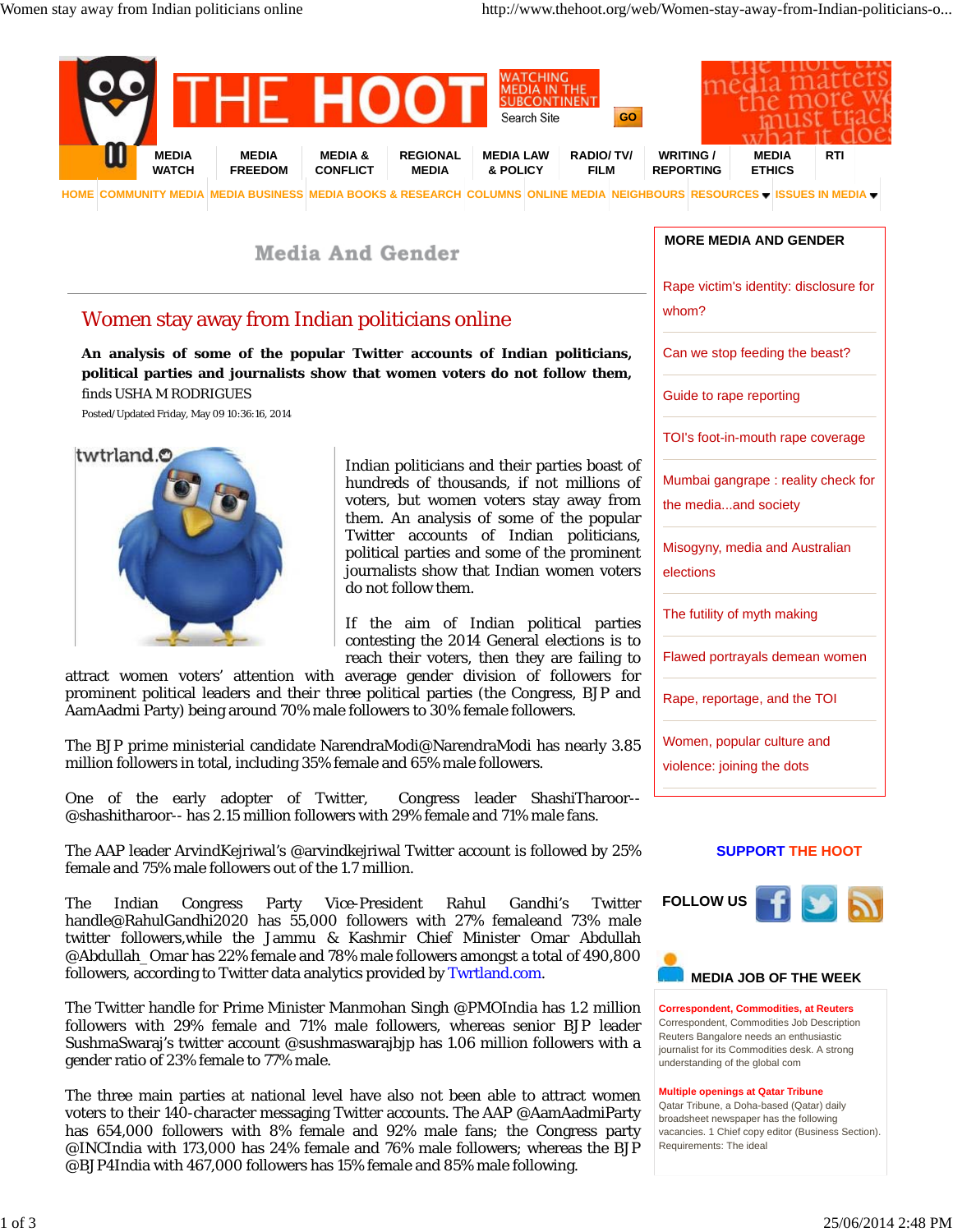**MORE JOBS**

Among prominent journalists and commentators, social activist KiranBedi@thekiranbedileads the group with 1.8 million followers of whom 40% are femail and 60% are male; NDTV's BarkhaDutt @BDUTT has about 1.3 million followers with 33% female and 67% male followers; while CNN-IBN's RajdeepSardesai @sardesairajdeep has 1.26 million followers with 18% female and 82% male division.

Among other journalists, PritishNandy has 543,000 followers (43% female and 57% male) and Sagarika Ghose has 330,000 followers (with 22% male and 78% male followers), as per Twtrland.com analytics based on the entire population of the Twitter accounts of these popular personalities.

| <b>Indian Leaders</b> | <b>Twitter</b> | Male      | Female    |
|-----------------------|----------------|-----------|-----------|
|                       | followers      | followers | followers |
|                       | approximate    |           |           |
| NarendraModi          | 3.85 million   | 65%       | 35%       |
| @narendramodi         |                |           |           |
| ArvindKejriwal        | 1.7 million    | 75%       | 25%       |
| @arvindkejriwal       |                |           |           |
| Rahul Gandhi          | 55,000         | 73%       | 27%       |
| @rahulgandhi2020      |                |           |           |
| <b>ShashiTharoor</b>  | 2.15 million   | 71%       | 29%       |
| @shashitharoor        |                |           |           |
| <b>PM Manmohan</b>    | 1.2 million    | 71%       | 29%       |
| Singh @PMOIndia       |                |           |           |
| SushmaSwaraj          | 1.06 million   | 77%       | 23%       |
| @sushmaswarajbjp      |                |           |           |
| <b>KiranBedi</b>      | 1.8 million    | 60%       | 40%       |
| @thekiranbedi         |                |           |           |
| Omar Abdullah         | 490,000        | 78%       | 22%       |
| @abdullah_omar        |                |           |           |
| <b>BarkhaDutt</b>     | 1.3 million    | 67%       | 33%       |
| @BDUTT                |                |           |           |
| RajdeepSardesai       | 1.26 million   | 82%       | 18%       |
| @sardesairajdeep      |                |           |           |
| PritishNandy          | 543,000        | 57%       | 43%       |
| @pritishnandy         |                |           |           |
| SagarikaGhose         | 330,000        | 78%       | 22%       |
| @sagarikaghose        |                |           |           |

In view of the lack of online interaction between politicians and Indian women voters, it is significant to note that the ratio of females per 1,000 males in India is around 943 as per 2011 Census. Although, the ratio of women voters to every 1,000 men voters has been the ratio of women voters to every 1,000 men voters has been steadily increasing from 715 in the 1960s to 883 women voters in the 2000s, a gender bias in the exercise of basic human rights in Indian democracy still remains. Similarly, despite a rapid increase in the number of Indian internet users, only a third of these are women, limiting their access to new media technologies and socio-political debates on social media platforms.

There is also an under-representation of women in politics with only 59 sitting members of parliament being women in a 543-member house for which elections are being held between April 7 and May 12.

The level of trust in politics and politicians is low among women, particularly considering the utterances of some of the politicians following the 2012 Delhi gang rape, and in the 2014 election campaign. Recently, Samajwadi Party chiefMulayam Singh promised to reconsider death penalty introduced against brutal rape by stating, "boys will be boys... they make mistakes". Similarly, another leader from the same party, Abu Azmi, says that women who have sex before marriage should be hanged. AshaMirje, a Nationalist Congress Party leader, says rape victims invite attack by their clothes and behavior.

| <b>POLL</b>      |      |                                        |  |  |
|------------------|------|----------------------------------------|--|--|
| reporting?       |      | Is this government seeking to restrict |  |  |
| $\mathbb{C}$ Yes |      |                                        |  |  |
| Nο               |      |                                        |  |  |
| Cannot say       |      |                                        |  |  |
|                  | Vote | Result                                 |  |  |

|  | <b>SUBSCRIBE TO THE NEWSLETTER</b> |  |
|--|------------------------------------|--|
|  |                                    |  |